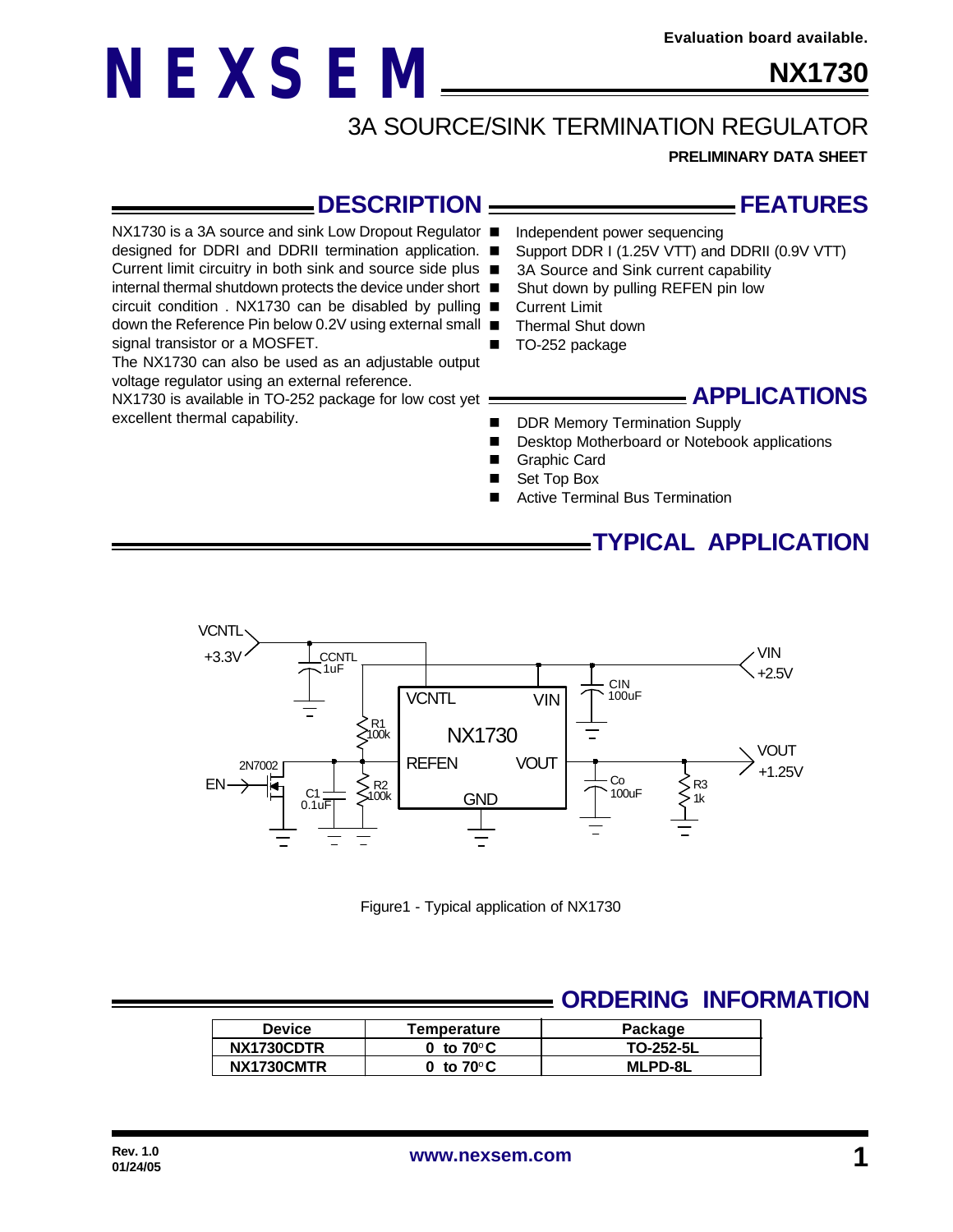# **NEXSEM**

#### **ABSOLUTE MAXIMUM RATINGS(NOTE1)**

| Power Dissipation @ 25°C                             |  |  |  |
|------------------------------------------------------|--|--|--|
|                                                      |  |  |  |
|                                                      |  |  |  |
| Lead Temperature(Soldering, 10sec.)  260°C           |  |  |  |
|                                                      |  |  |  |
| Operating Junction Temperature Range  -40°C to 125°C |  |  |  |

## **PACKAGE INFORMATION**



### **ELECTRICAL SPECIFICATIONS**

Unless otherwise specified, these specifications apply over V<sub>IN</sub>=2.5V, V<sub>CNTL</sub>=3.3V,V<sub>REFEN</sub>=1.25V,C<sub>OUT</sub>=10uF(ceramic), and  $T_{A} = 25$ °C.

| <b>PARAMETER</b>                                                                              | <b>SYM</b>              | <b>Test Condition</b>                                                       | Min   | <b>TYP</b> | <b>MAX</b> | <b>Units</b>    |
|-----------------------------------------------------------------------------------------------|-------------------------|-----------------------------------------------------------------------------|-------|------------|------------|-----------------|
| <b>Output Offset Voltage</b>                                                                  | $V_{OS}$                | <b>IOUT=0A</b>                                                              | $-20$ | $\Omega$   | 20         | mV              |
| Load Regulation                                                                               | delta_V <sub>LOAD</sub> | $I_L$ : From 0A to 2A<br>I <sub>L</sub> :From 0A to -2A                     | $-20$ | $\Omega$   | 20         | mV              |
| Input Voltage Range(DDRI/II)                                                                  | $V_{IN}$                | Keep $V_{CNTL}>=V_{IN}$ on<br>operation power on and<br>power off sequences | 1.7   | 2.5/1.8    |            | $\vee$          |
|                                                                                               | <b>V<sub>CNTL</sub></b> |                                                                             | 3     | 3.3/5      | 6          |                 |
| Operating Current of VCNTL                                                                    | $I_{\text{CNTL}}$       | No Load                                                                     |       | 0.5        |            | mA              |
| Current In Shutdown Mode                                                                      | <b>I</b> SHDN           | $V_{REFEN} < 0.2V, R_L = 180$ ohm                                           |       | 90         |            | μA              |
| <b>Short Circuit Protection</b>                                                               |                         |                                                                             |       |            |            |                 |
| <b>Current Limit</b>                                                                          | <b>I</b> LIMIT          |                                                                             | 3.1   | 4          |            | A               |
| <b>Over Temperature</b><br><b>Protection</b><br><b>Thermal Shutdown</b><br><b>Temperature</b> | ${\sf T}_{\texttt{SD}}$ | $3.3V < = V_{CNTL} \le 5V$                                                  |       | 150        |            | ℃               |
| <b>Thermal Shutdown</b><br>Temperature                                                        | $dela_TSD$              | $3.3V < = V_{CNTL} < = 5V$                                                  |       | 35         |            | $\rm ^{\circ}C$ |
| <b>Shutdown Function</b><br>Shutdown Threshold Trigger                                        |                         | Ouput=High                                                                  | 0.6   |            |            | V               |
|                                                                                               |                         | Output=Low                                                                  |       |            | 0.2        |                 |